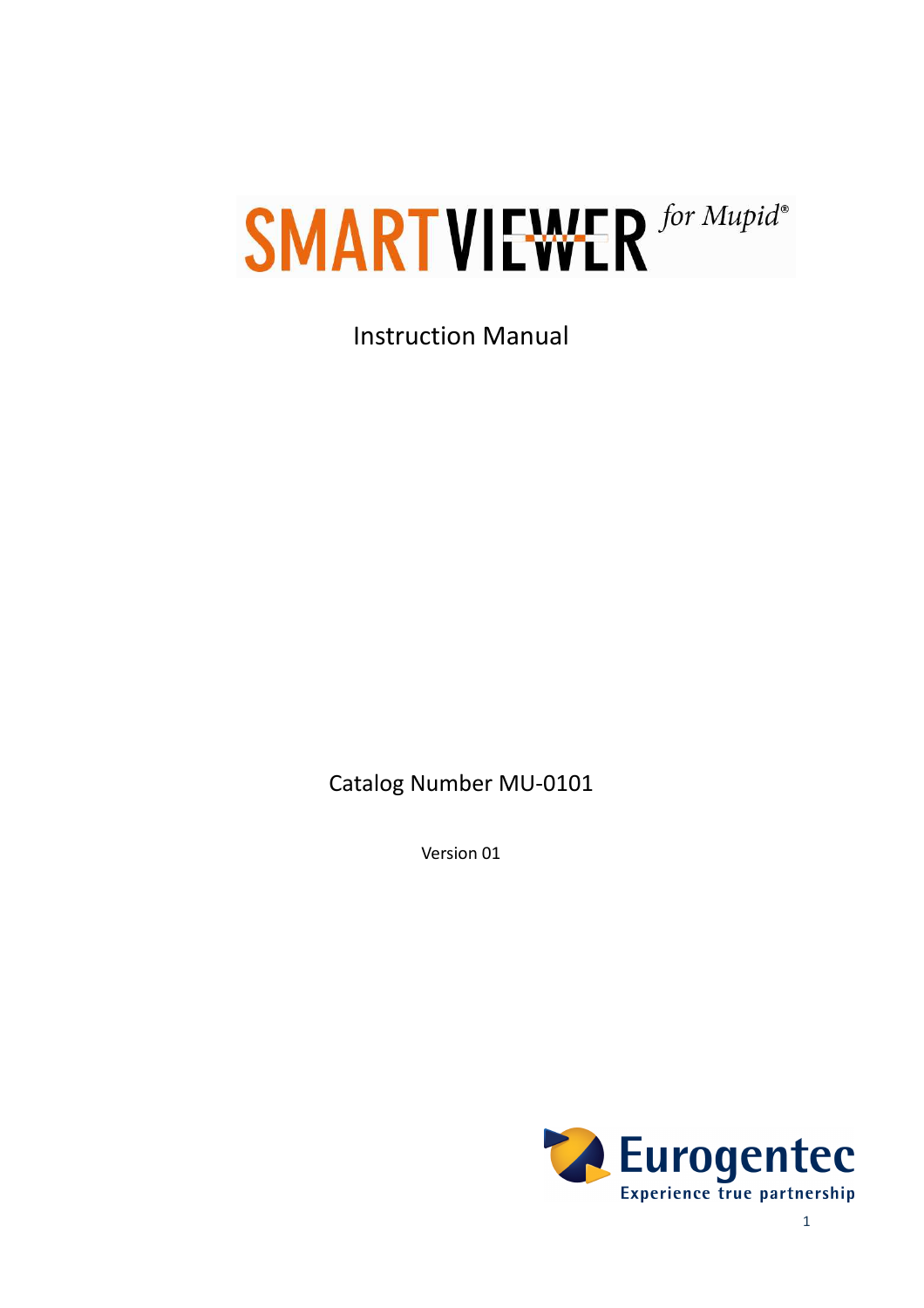#### *Important Notice*

**Please, read the installation instruction carefully before installing the SmartViewer.** 

The SmartViewer is a LED illuminator intended for research use only. It must be operated only by qualified personnel aware of the potential health risks related to blue light irradiation and chemical and biological agents normally used in association with this device. Long-term exposure to blue light irradiation increases risk of retina deseases. The amber filter provides blue light protection for the end user.

### *Installation*

#### **Carefully unpack the SmartViewer as follow**:

- 1. Remove the bubble padded plastic sheet from the top.
- 2. Remove the illuminator from its support and place it on a stable, horizontal surface.
- 3. Remove the plastic protection film from the transparent viewing surface.

#### **Stand-alone installation**

- 1. Keep at least 10 cm of space all around to ensure a good ventilation.
- 2. Use the supplied cable to connect the SmartViewer to the power. The power font must be able to deliver at least 250 VA with a voltage between 100 and 240 Vac. The plug must have a ground connection. The adaptor supplies 24 V DC voltage.

### *General Precautions*

- Plug the SmartViewer on an electric line with ground connection.
- The SmartViewer is equipped with a thermal protection to prevent overheating.
- Place the illuminator to prevent harm to nearby operators.
- Do not pour liquids directly on the illuminator.
- Push on the button to switch on/off the Led Lighting.
- Solutinuous or frequent LED lighting during electrophoresis of gels may decay the DNA fluorescence intensity.
- Switch off the instrument immediately after its use.
- Please unplug the SmartViewer after each use to stop the ventilation system.